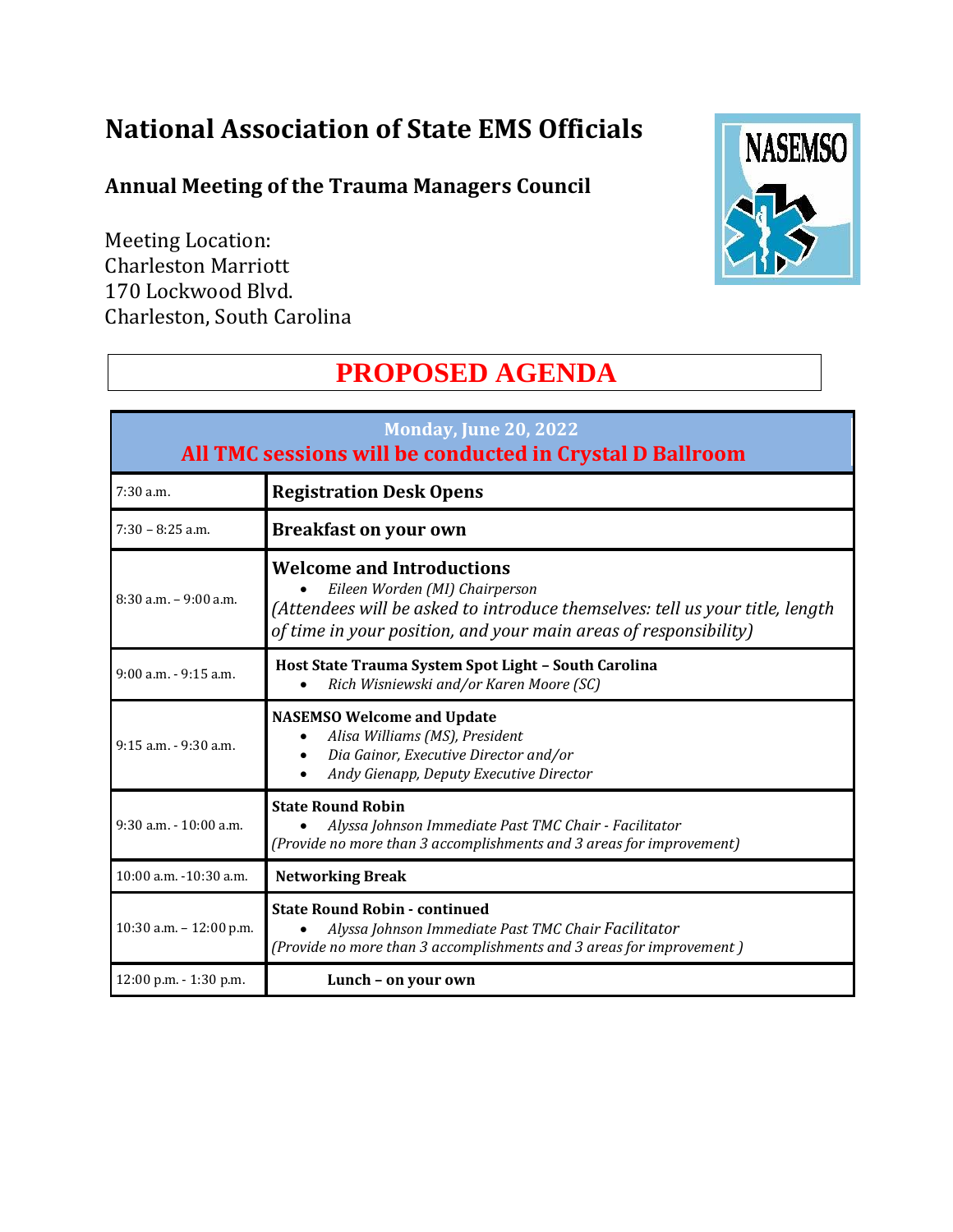| Monday, June 20, 2022- Continued                                       |                                                                                                                                                                                                                                                                    |  |
|------------------------------------------------------------------------|--------------------------------------------------------------------------------------------------------------------------------------------------------------------------------------------------------------------------------------------------------------------|--|
| 1:30 p.m. $- 2:30$ p.m.<br>Joint Session with<br><b>Med Directors</b>  | <b>Field Triage Guidelines Update</b><br>• Dr. Mark Gestring, ACS Committee on Trauma                                                                                                                                                                              |  |
| $2:30$ p.m. $-3:00$ p.m.                                               | <b>Networking Break</b>                                                                                                                                                                                                                                            |  |
| $3:00$ p.m. $-3:45$ p.m.<br>Joint Session with<br><b>Med Directors</b> | National Highway Safety Strategy: Post Crash Care - Systems Considerations<br>Gamunu Wijetunge, Director, NHTSA Office of EMS                                                                                                                                      |  |
| $3:45$ p.m. $-4:45$ p.m.                                               | Discussion: Resources for Optimal Care of the Injured Patient - 2022 Standards<br>Eileen Worden, Facilitator<br>Highlight Online ACS Rollout Resources<br>$\bullet$<br>• Changes from Previous Standards<br>Level IV and V Trauma Centers - what now?<br>$\bullet$ |  |
| 5:30 p.m.                                                              | <b>Trauma Managers to meet in Hotel Lobby for Trauma Managers Networking</b><br>Dinner, location TBA<br>(Hotel is not withing walking distance of waterway/restaurants)                                                                                            |  |

| Tuesday, June 21, 2022<br>All TMC sessions will be conducted in Crystal D Ballroom |                                                                                                                                                                                                                                                                                                                                                                                                        |  |
|------------------------------------------------------------------------------------|--------------------------------------------------------------------------------------------------------------------------------------------------------------------------------------------------------------------------------------------------------------------------------------------------------------------------------------------------------------------------------------------------------|--|
| $7:15$ a.m. $-8:30$ a.m.                                                           | <b>Breakfast on your own</b>                                                                                                                                                                                                                                                                                                                                                                           |  |
| $8:30$ a.m. $-9:00$ a.m.                                                           | <b>SPONSORED - FOCUS GROUP - STATE OFFICIALS ONLY</b><br>Hosted by:<br><b>O</b> pulsara<br>Results of NASEMSO Member Survey                                                                                                                                                                                                                                                                            |  |
| $9:00$ a.m. $-10:00$ a.m.                                                          | <b>Rural Emergency Hospital Policy Brief</b><br>Eileen Worden (MI)<br>Alyssa Johnson (MT)<br>Rural Emergency Hospital (REH) is a new designation for hospitals that provide<br>emergency and other outpatient services, but no inpatient care services. See<br>https://www.hrsa.gov/sites/default/files/hrsa/advisory-<br>committees/rural/publications/2021-rural-emergency-hospital-policy-brief.pdf |  |
| 10:00 a.m. - 10:30 a.m.                                                            | <b>Networking Break</b>                                                                                                                                                                                                                                                                                                                                                                                |  |
| $10:30$ a.m. $-11:15$ a.m.                                                         | <b>American Trauma Society Project Updates</b><br>Sue Prentiss, Executive Director                                                                                                                                                                                                                                                                                                                     |  |
| 11:15 a.m. -12:00 p.m.                                                             | Verification Discussion Panel - Hybrid, virtual, and in-person<br>Chris Ballard (MN)<br>Alyssa Johnson (MT)<br>Jill Wheeler (IA)<br>Katie Kocevar (FL)<br>Eileen Worden (MI)                                                                                                                                                                                                                           |  |